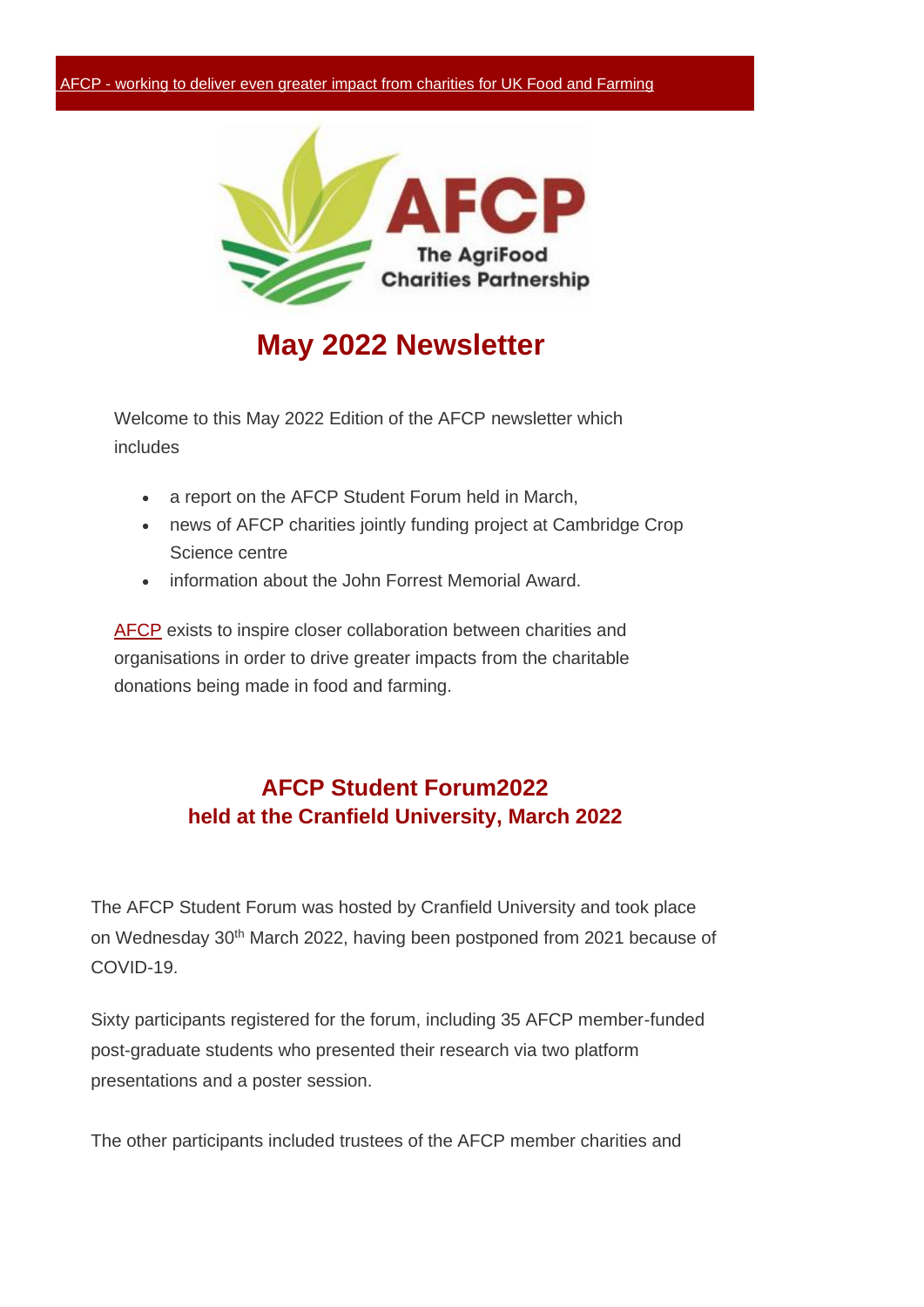post-graduate supervisors. Agriculture students from Cranfield were also invited to join the Forum and present their research in the poster session.

Professor Leon Terry, Pro Vice-Chancellor for Research and Innovation at Cranfield, who had been funded by the Perry Foundation when a PhD student, opened the Forum.

Twelve students, who were more advanced in their research, gave platform presentations and all students were invited to present posters.

Lord Curry of Kirkharle, the AFCP Patron, gave a short presentation entitled 'A Decade of Transition' in which he outlined the challenges ahead for agriculture in the UK and stressed that 'science was the way forward.' He encouraged the students to meet the challenges they will face.

The AFCP is very grateful to Dr Ken Pallet (a Trustee Director of the Perry Foundation) for the many hours he spent organising this very successful meeting. We also thank Professor Leon Terry and the University of Cranfield for hosting the Forum.

### **AFCP Member charities to support new PhD research project at the Cambridge Crop Science Centre**

Four charities (Morley Agricultural Trust, Chadacre Agricultural Trust, Felix Thornley Cobbold Agricultural Trust and the Perry Foundation) have agreed to fund, alongside the University of Cambridge, a doctoral studentship at the Cambridge Crop Science Centre based at NIAB, commencing this autumn.

The project, entitled ' New technologies to accelerate crop breeding' will transfer fundermental knowledge gained from research in *Arabidopsis* into soybean. The technology has huge potential to accelerate breeding across a range of crop species. The findings will be readily applicable to UK legumes (i.e. faba beans and peas) and also to non-legume species.

Following a rigorous interviewing process, Elena Bidash has been selected as a suitable student. She will be supervised by Dr Natasha Yelina at the Crop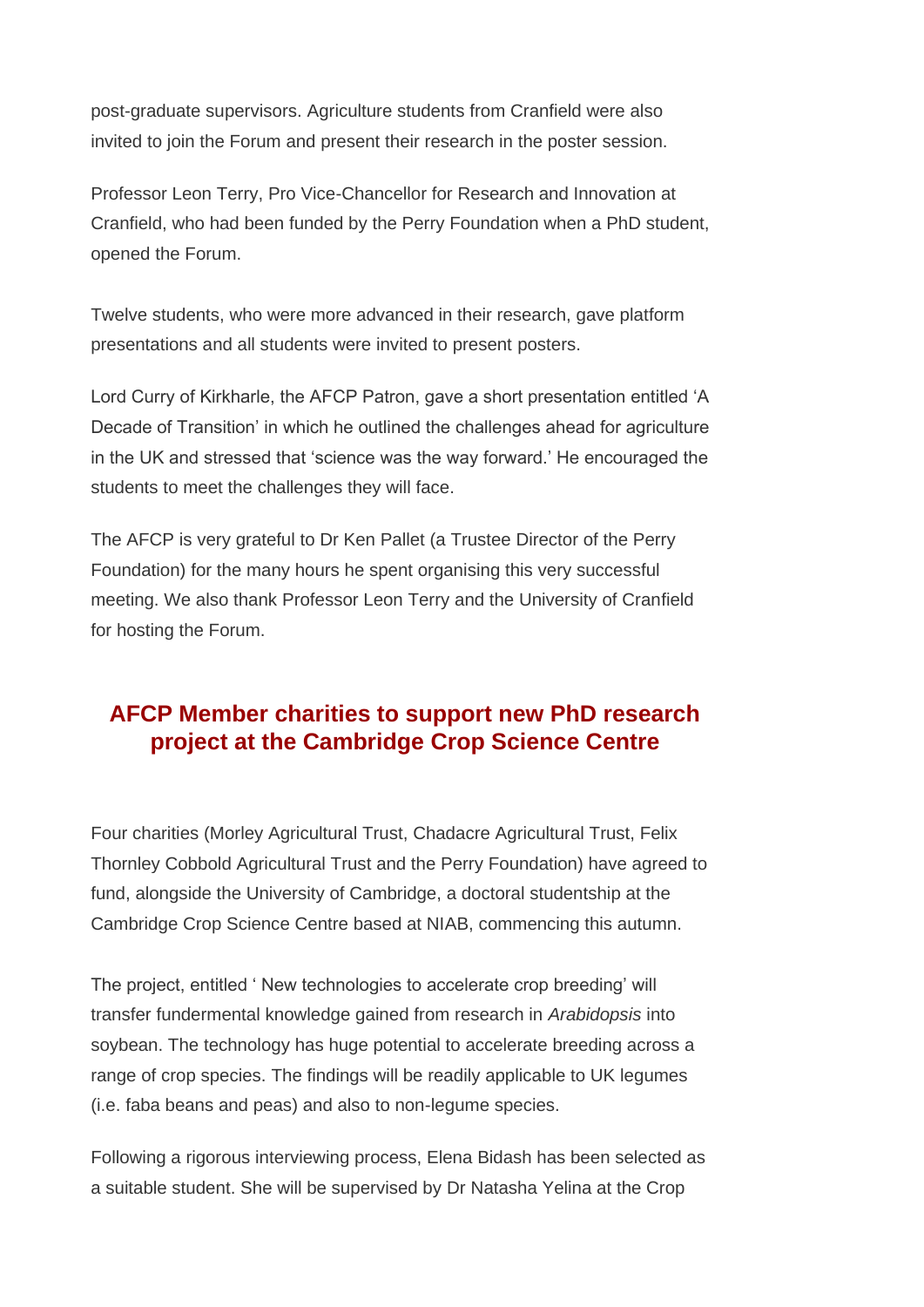Science Centre. The project will be managed for AFCP by Dr Steve Rawsthorne, a Trustee Director of the Morley Agricultural Trust.

AFCP is planning an autumn meeting at NIAB when, among other speakers, Steve Rawsthorne will explain opportunities for charities to be involved in the BBSRC Doctoral Training Progamme. More information on the Cambridge programme can be found at https://bbsrcdtp.lifesci.cam.ac.uk/

#### **John Forrest Memorial Award**

John Forrest was a modest man with a love for the countryside and farming. He also had a lifelong interest in agricultural research and the pursuit of excellence.

Before his early death, he was chairman of the Felix Thornley Cobbold Trust (FTCAT) and a Director of the Morley Agricultural Foundation (TMAF). These trusts established an annual memorial award in his name to 'further the personal development of young agriculturalists for the wider benefit of the industry'. This took the form of a three day, fully funded residential training course in January each year in Cambridge, designed to sharpen the communication skills of potential industry leaders in the Anglia region.

The course, run by Suzie Emmett of Green Shoots Productions, celebrated its 10th anniversary in 2019.

Each year eight candidates are selected from applications received by FTCAT, TMAF and NIAB. Applicants ages range from early 20's to 45 and include farmers, students, researchers and professions associated with agriculture. All participants envisage that public communication will play a major part in their career development. Feedback from those who have undertaken the course is highly complimentary. The agricultural industry benefits from greater professionalism in presentation and ability to communicate to policy makers, farmers and the general public.

Course numbers are limited to eight per session to ensure participants receive individual attention. Other agricultural charities may be interested in supporting similar courses themselves and FTCAT and TMAF would be happy to offer